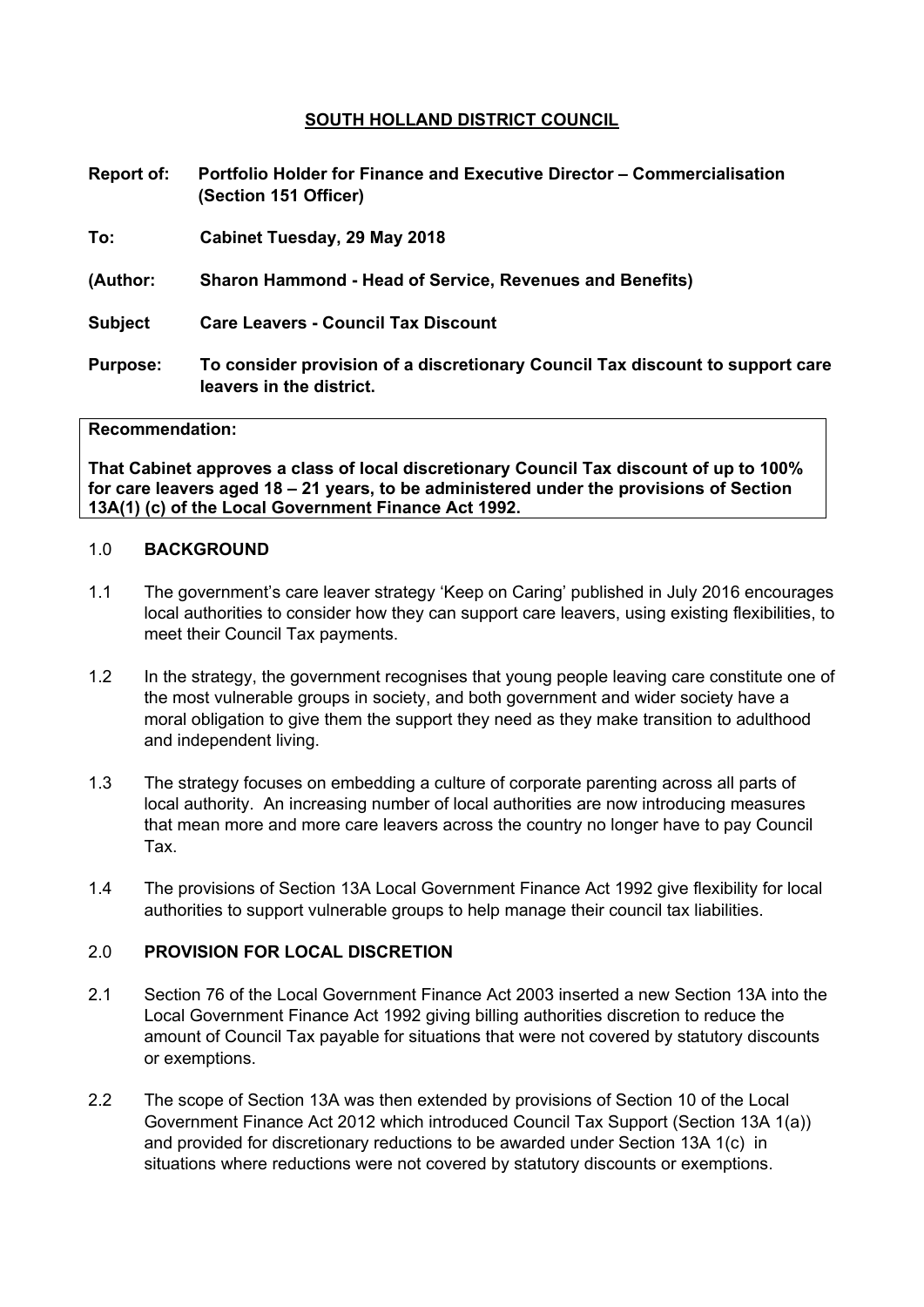- 2.3 Under the provisions of Section 13A 1(c), councils can determine classes of cases or dwellings where discount will be awarded. Using the determination of a 'class of case', allows for a level of reduction in Council Tax for people with the same circumstances.
- 2.4 South Holland's Section 13A 1(c) policy does not presently have any defined classes and operates on a case by case basis for applications.

# 3.0 **SUPPORTING CARE LEAVERS IN SOUTH HOLLAND**

3.1 There are currently 14 care leavers in the South Holland area aged between 18 and 21, as shown in the following table provided by Lincolnshire County Council (LCC).

| Age | 17<br> | 10<br>ΙO              | 10<br>ᅩJ | 20             | 21 | າາ<br>LL | 23 | 24 | 25 | <b>TOTAL</b> |
|-----|--------|-----------------------|----------|----------------|----|----------|----|----|----|--------------|
|     | -      | $\tilde{\phantom{a}}$ |          | $\overline{a}$ |    | ັ        |    |    |    | TР           |

- 3.2 Information provided by LCC also indicates:
	- Almost 70% of care leavers in the county are in education, employment or training.
	- 8% are in unsuitable or not known accommodation.
- 3.3 Changes through the Children and Social Work Act 2017 extended the age for entitlement to receive support from a Personal Adviser from 21 to 25, although this does not necessarily mean that local authorities have to provide the same level of support to care leavers aged 21 to 25.
- 3.4 Whilst it is not possible to accurately cost the provision of a discount, the number will in fact be lower than the 14 referred to in 3.1 above, and many will have no or reduced Council Tax liability. Even where there is a Council Tax liability there would most likely be other entitlements that would be awarded first, before any discretionary amount.
- 3.5 The full cost of any discount awarded under Section 13A 1(c) would however be met fully by South Holland District Council, and cannot be shared with major precepting authorities.
- 3.6 For financial year 2019/20 onwards, consideration could be given to incorporating care leavers reduction into the Council Tax Support (CTS) scheme – it is too late for 2018/19 as CTS schemes cannot be changed in-year.

### 4.0 **OPTIONS**

4.1 Option 1 – recommended.

A new class of discretionary discount is created under the Councils Section 13A 1(c) policy for 2018/19 to reduce the amount of Council Tax liability for any care leaver residing in the district by up to 100% between the ages of  $18 - 21$ , with discount ending on the individuals 22nd birthday.

The criteria for the discount would require the applicant to

- Have a Council Tax liability in their own name, or be jointly liable.
- Be aged between  $18 21$  years (with discount ending on  $22<sup>nd</sup>$  birthday).
- Have applied for and been awarded all other discounts and reductions first, such as student discount or exemption, single person discount and Council Tax Support.